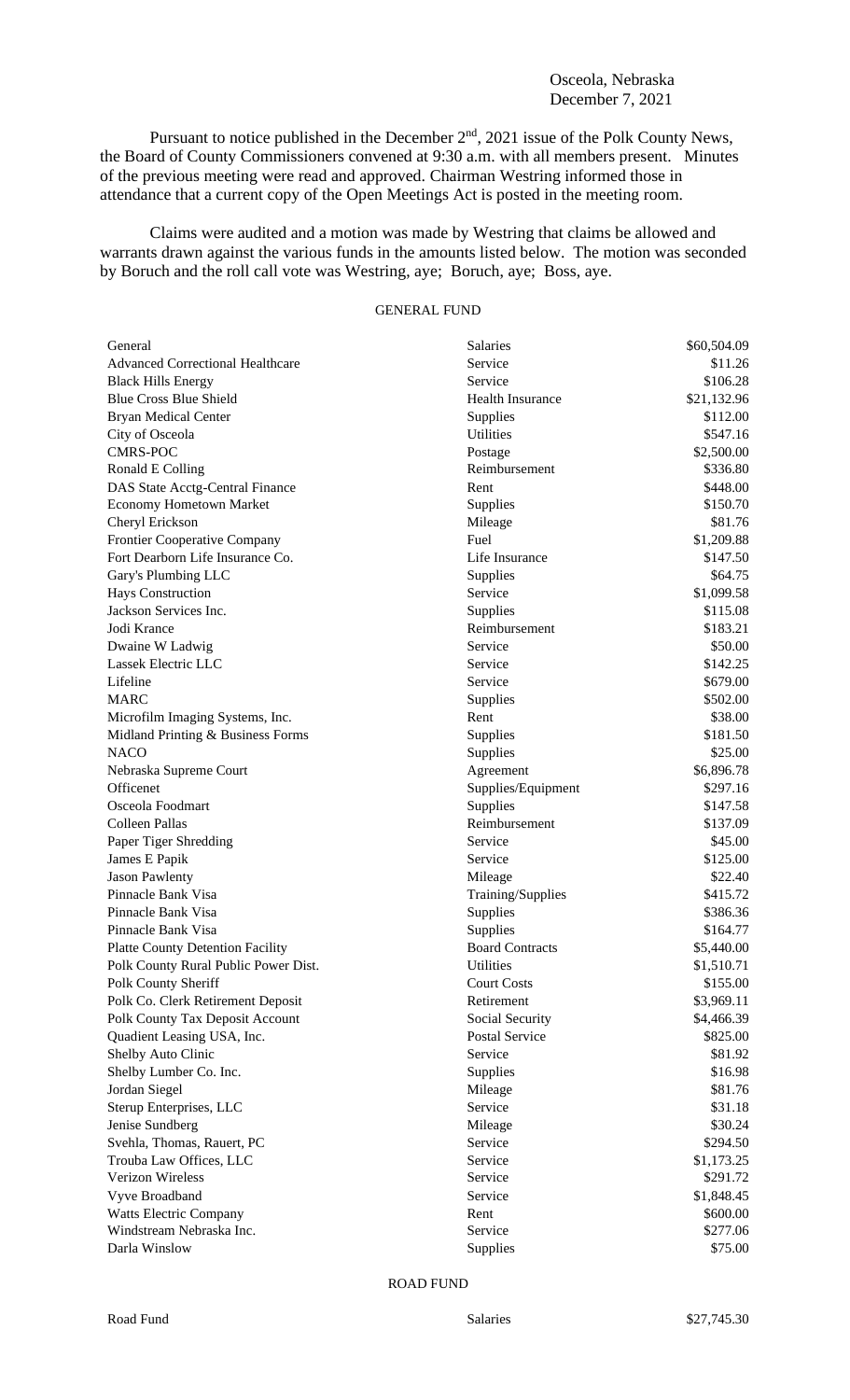| <b>Black Hills Energy</b>                                                                                                                                                             | Fuel                        | \$91.39             |
|---------------------------------------------------------------------------------------------------------------------------------------------------------------------------------------|-----------------------------|---------------------|
| <b>Blue Cross Blue Shield</b>                                                                                                                                                         | <b>Health Insurance</b>     | \$6,163.78          |
| Burg Auto Repair Inc.                                                                                                                                                                 | Service                     | \$548.16            |
| Carl's Skrap                                                                                                                                                                          | Service                     | \$36.00             |
| Central Valley Ag                                                                                                                                                                     | Fuel                        | \$489.84            |
| City of Osceola                                                                                                                                                                       | <b>Utilities</b>            | \$81.10             |
| City of Stromsburg                                                                                                                                                                    | <b>Utilities</b>            | \$201.71            |
| Eakes Office Solutions                                                                                                                                                                | Supplies                    | \$36.13             |
| <b>Extreme Glass</b>                                                                                                                                                                  | Parts/Labor                 | \$525.00            |
| <b>Filter Care</b>                                                                                                                                                                    | Service                     | \$167.55            |
| Fort Dearborn Life Insurance Co.                                                                                                                                                      | Life Insurance              | \$91.70             |
| <b>Frontier Cooperative Company</b>                                                                                                                                                   | Fuel                        | \$824.26            |
| Garrett Tires & Treads                                                                                                                                                                | Supplies                    | \$300.00            |
| Gary's Plumbing LLC                                                                                                                                                                   | Supplies                    | \$70.72             |
| <b>Island Supply Welding Company</b>                                                                                                                                                  | Supplies                    | \$84.00             |
| Midwest Service & Sales Co.                                                                                                                                                           | <b>Grader Blades</b>        | \$21,192.00         |
| Officenet                                                                                                                                                                             | Supplies                    | \$29.40             |
| Osceola Implement & Supply Inc.                                                                                                                                                       | Parts                       | \$3.03              |
| Polk Co. Clerk Retirement Deposit                                                                                                                                                     | Retirement                  | \$1,818.82          |
| Polk County Rural Public Power Dist.                                                                                                                                                  | Light                       | \$206.20            |
| Polk County Tax Deposit Account                                                                                                                                                       | Social Security             | \$2,097.58          |
| Polk Light & Water                                                                                                                                                                    | Utilities                   | \$89.52             |
| Power Plan                                                                                                                                                                            | Parts                       | \$66.51             |
| <b>Rally Auto Parts</b>                                                                                                                                                               | Parts/Supplies              | \$781.78            |
| Sapp Bros. Inc.-Clarks                                                                                                                                                                | Fuel                        | \$11,483.84         |
| Strobel Manufacturing Inc.                                                                                                                                                            | Supplies                    | \$1,269.16          |
| Village of Shelby                                                                                                                                                                     | <b>Utilities</b>            | \$90.50             |
| Windstream Nebraska Inc.                                                                                                                                                              | Service                     | \$175.63            |
|                                                                                                                                                                                       | SENIOR CITIZEN SERVICE FUND |                     |
|                                                                                                                                                                                       |                             |                     |
| <b>Midwest Covenant Homes</b>                                                                                                                                                         | Service                     | \$15,384.00         |
| Sanford Health                                                                                                                                                                        | Service                     | \$115.00            |
|                                                                                                                                                                                       | <b>INHERITANCE TAX FUND</b> |                     |
| Gworks                                                                                                                                                                                | <b>Computer Expense</b>     | \$2,508.34          |
| MIPS Inc.                                                                                                                                                                             | Service                     | \$2,157.12          |
|                                                                                                                                                                                       |                             |                     |
|                                                                                                                                                                                       | 911 EMERGENCY FUND          |                     |
| Windstream Nebraska                                                                                                                                                                   | Service                     | \$255.11            |
|                                                                                                                                                                                       | <b>WEED FUND</b>            |                     |
|                                                                                                                                                                                       |                             |                     |
| City of Osceola                                                                                                                                                                       | <b>Utilities</b><br>Fuel    | \$79.80<br>\$241.33 |
| Frontier Cooperative<br>Gary's Plumbing LLC                                                                                                                                           |                             | \$27.35             |
|                                                                                                                                                                                       | Supplies                    |                     |
| Polk County Rural Public Power Dist.                                                                                                                                                  | Utilities                   | \$47.45             |
| <b>Rally Auto Parts</b>                                                                                                                                                               | Supplies                    | \$26.99             |
| The following fees for the month of November were earned by the various offices and<br>submitted to the County Treasurer. County Treasurer receipts show fees earned were credited to |                             |                     |

the appropriate county funds.

| Dwaine W. Ladwig, Sheriff     | \$1,273.30 |
|-------------------------------|------------|
| Debra S. Girard, County Clerk | \$4,545.33 |

The County Jail Report for the month of November was reviewed by the Board and approved.

A motion was made by Boruch to name Debra S. Girard, the County Clerk, as the authorized person to execute the Opioid Recovery Fund Participation Agreements for Polk County. The motion was seconded by Boss and the roll call vote was Boruch, aye; Boss, aye; Westring, aye. These agreements will allow Polk County to receive settlement funds from the opioid litigation settlements awarded at the national level.

A motion was made by Boss to adopt a policy on cooperation in volunteer emergency services. The motion was seconded by Westring and the roll call vote was Boss, aye; Westring,